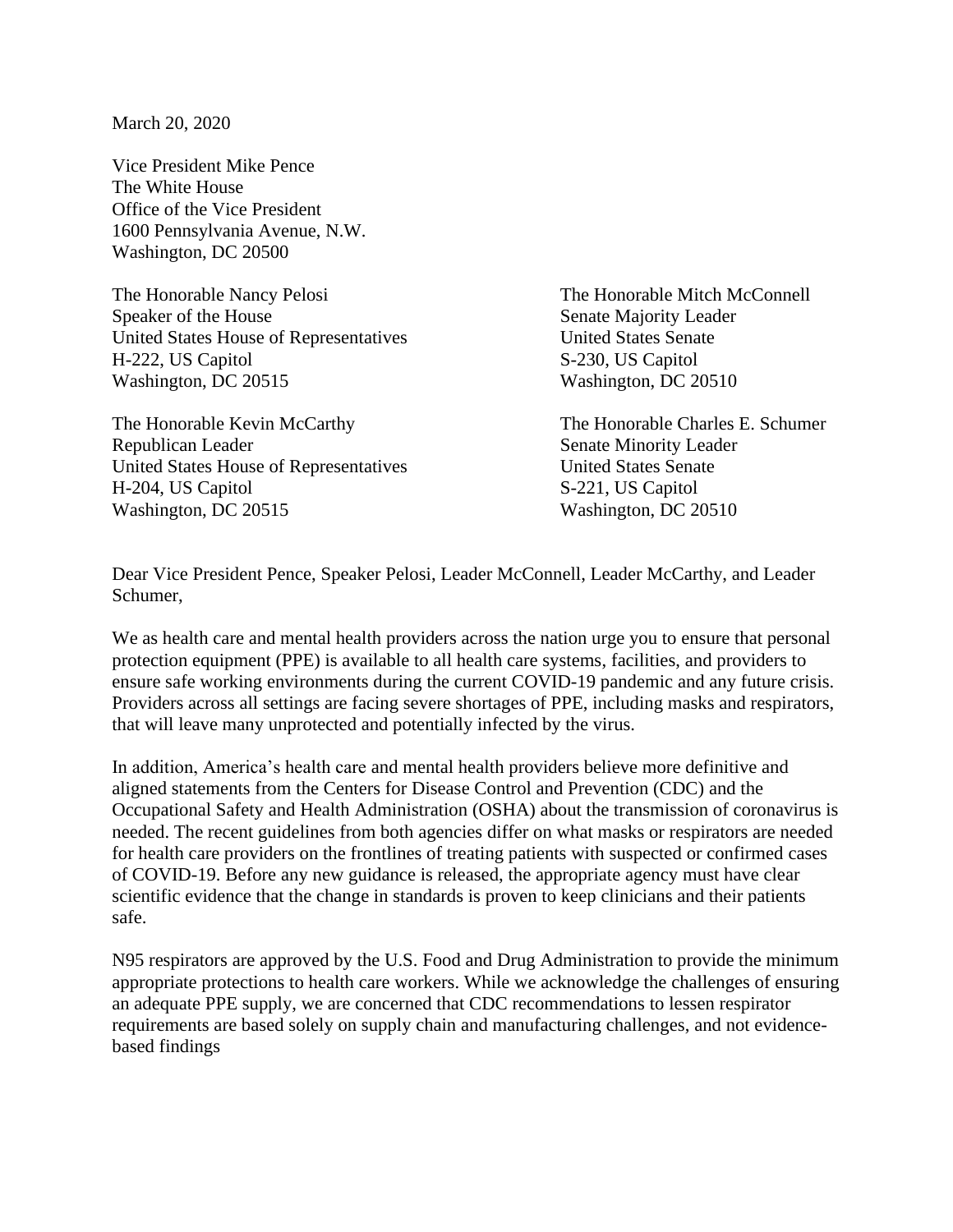The Administration, under the new guidelines for respirators and masks during the pandemic, must investigate and communicate on the transmission mode for COVID-19 so that decisions about appropriate PPE are based on the best information available. We urge Congress to include language in the next supplemental package to ensure the CDC communicates to the public the data-driven transmission science behind this decision**.** Health care and mental health workers deserve to be at ease and safe during this pandemic.

While the Administration announced that PPE production is ramping up, and has called on states to negotiate directly with manufacturers, health care providers should never be placed in a position where they do not have the protective equipment needed to safely do their jobs. There must also be a mechanism for States to acquire PPE if they are having trouble negotiating on their own for the proper quantities or at a cost that is appropriate.

As the nation's health care and mental providers, we call on Congress to:

- Require the CDC to provided science-based information on the transmission of the virus so that providers can make the best decisions on the appropriate level of protection.
- Support the immediate distribution of PPE to frontline health care personnel from the Strategic National Stockpile (SNS).
- Mandate that sustainable PPE levels should always be maintained at the SNS, including before, during, and following an outbreak, pandemic, or other emergency.
- Require a Government Accountability Office (GAO) study to review the actions of all applicable federal agencies to identify root causes of these failures in preparation for the next wave of COVID-19 or any other pandemic to hit the United States.
- Require a GAO study on the current supply chain of PPE in the United States and worldwide to prevent future avoidable shortages.
- Require the Department of Health and Human Services to develop reporting requirements for to better track shortages of PPE.

The nation's health care and mental health providers are ready to respond. We need proper support to care for patients safely and effectively. This includes clear, evidenced-based protocols and the highest level of protection in order to care for infected individuals as well as prevent the spread of the coronavirus in health care facilities and the community. Congress and the Administration must exhaust every option available to increase PPE production and prioritize distribution to frontline providers and health care facilities.

## Sincerely,

American Academy of Audiology American Academy of Nursing American Academy of PAs American Association of Colleges of Nursing American Association of Nurse Anesthetists American Association of Nurse Practitioners American Chiropractic Association